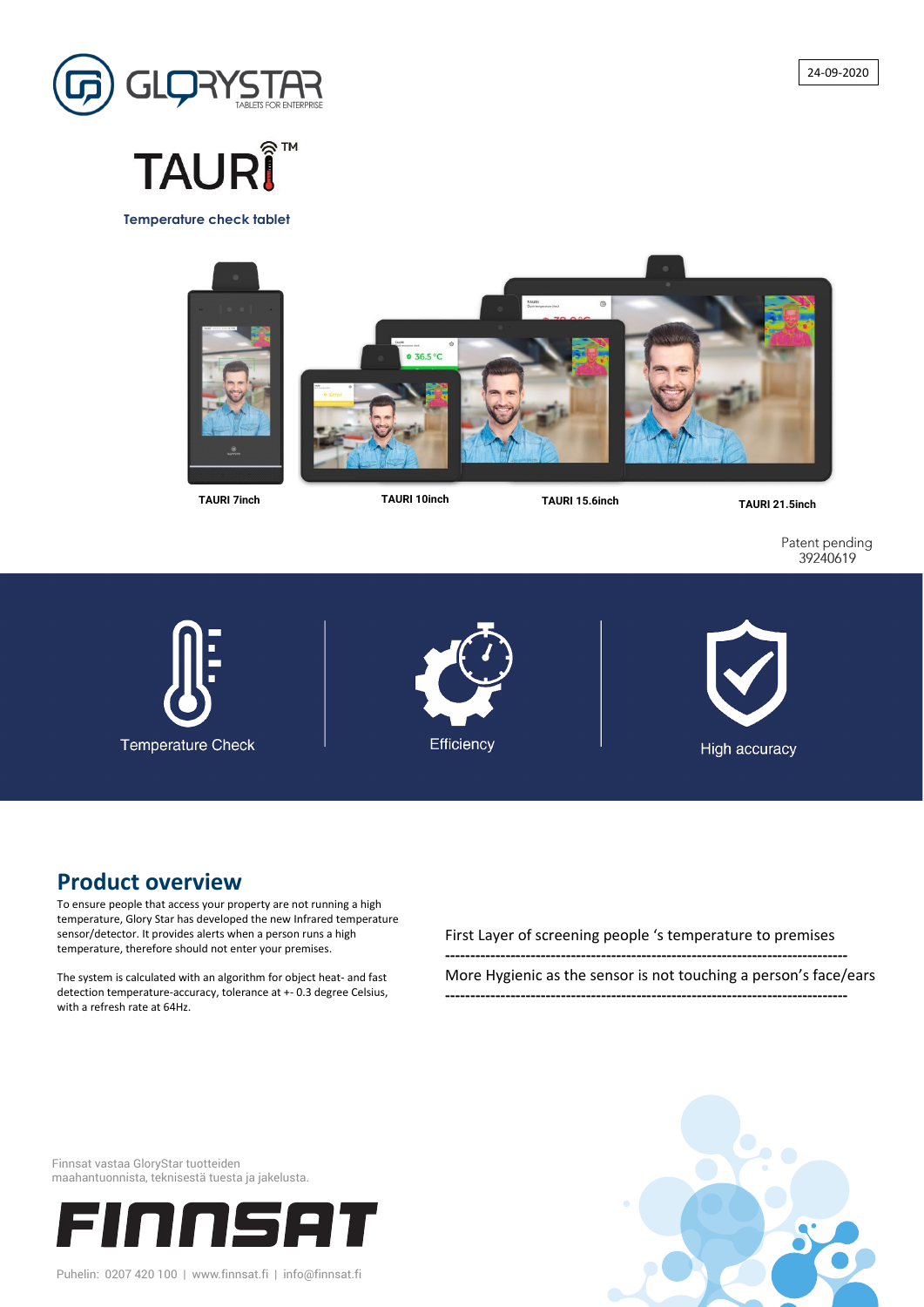#### **TAURI™ Temperature check tablet**

\*see dimensional drawings for details

|                    |                                               | <b>GAD101-A Part#TAURI</b>                                                                                                                                      | <b>NEB156 Part#TAURI</b>                                                                                            | <b>NEB215 Part#TAURI</b>                                                                                         | <b>VOD073 Part#TAURI</b>                                                        |  |
|--------------------|-----------------------------------------------|-----------------------------------------------------------------------------------------------------------------------------------------------------------------|---------------------------------------------------------------------------------------------------------------------|------------------------------------------------------------------------------------------------------------------|---------------------------------------------------------------------------------|--|
| <b>Screen size</b> |                                               | 10''                                                                                                                                                            | 15.6''                                                                                                              | 21.5''                                                                                                           | 7"                                                                              |  |
| Panel info.        | <b>Resolution</b>                             | 1280 x 800                                                                                                                                                      |                                                                                                                     | 1920 x 1080                                                                                                      | 800 x 1280                                                                      |  |
|                    | <b>Brightness</b>                             | 350 cd/m2                                                                                                                                                       | 250 $cd/m2$                                                                                                         | 200 cd/ $m2$                                                                                                     | 400 cd/ $m2$                                                                    |  |
|                    | <b>Contrast ratio</b>                         | 800:1                                                                                                                                                           |                                                                                                                     | 1000:1                                                                                                           | 800:1                                                                           |  |
|                    | <b>Aspect Ratio</b>                           | 16:10                                                                                                                                                           |                                                                                                                     | 16:9                                                                                                             | 16:10                                                                           |  |
|                    | <b>Active Display</b><br>Area                 | 134.8 x 216.2mm                                                                                                                                                 | 344.16 x 193.59 mm                                                                                                  | 476.06 x 267.786 mm                                                                                              | 154 x 86 mm                                                                     |  |
|                    | <b>Viewing angle</b>                          | H:170°/V:170°                                                                                                                                                   |                                                                                                                     | H:178°/V:178°                                                                                                    | H:88°/V:88°                                                                     |  |
|                    | <b>Touch Tech.</b>                            | 5 point cap touch (6H semi-tempered glass)<br>10 point cap touch (reflective glass)                                                                             |                                                                                                                     |                                                                                                                  | Anti-glare Capacitive Touch,<br>IP65 Front Glass                                |  |
| Hardware<br>&OS    | <b>CPU</b>                                    | RK3288 Cortex A17,<br>Quad core 1.8GHz                                                                                                                          |                                                                                                                     |                                                                                                                  | PX30 Quad core 1.3GHz                                                           |  |
|                    | <b>RAM</b>                                    | 2GB DDR3                                                                                                                                                        |                                                                                                                     |                                                                                                                  | 2GB                                                                             |  |
|                    | <b>ROM</b>                                    | 8GB eMMC Flash                                                                                                                                                  |                                                                                                                     |                                                                                                                  | 16GB                                                                            |  |
|                    | OS                                            | Android 7.1.2                                                                                                                                                   |                                                                                                                     |                                                                                                                  | Android 9.0                                                                     |  |
| Software           | <b>TAURI</b> features                         | Define temperature range for alert<br>Adjust volume of alert sound<br>OTA Feature Update<br><b>Heat Map Generation</b><br>Multi Language support<br>Calibration |                                                                                                                     |                                                                                                                  |                                                                                 |  |
|                    |                                               |                                                                                                                                                                 |                                                                                                                     |                                                                                                                  |                                                                                 |  |
| Video/<br>Image    | <b>Video format</b>                           | H.265, VP8, RV, WMV, AVS, H.263,<br>MPEG4, Up to 4K x 2K decoding,<br>H.265, VP8, RV, WMV, AVS, H.263. MPEG4, HTML5, Flash 10<br>HTML5, Flash 10                |                                                                                                                     | H.265, VP8, RV, WMV, AVS, H.263.<br>MPEG4, HTML5, Flash 10                                                       |                                                                                 |  |
|                    | <b>Audio format</b>                           |                                                                                                                                                                 |                                                                                                                     |                                                                                                                  |                                                                                 |  |
|                    | Image format                                  |                                                                                                                                                                 |                                                                                                                     | JPEG, BMP, PNG                                                                                                   |                                                                                 |  |
| Audio              | Speaker                                       | $1W \times 2$                                                                                                                                                   | $3W \times 2$                                                                                                       | $2W \times 2$                                                                                                    | Waterproof speaker, 2W x 1<br>Echo cancelling mic                               |  |
| Communic           | <b>Bluetooth</b>                              | EDR 4.2                                                                                                                                                         | EDR 4.2                                                                                                             | <b>EDR 4.2</b>                                                                                                   | EDR 4.1                                                                         |  |
| ation              | <b>RFID</b>                                   |                                                                                                                                                                 |                                                                                                                     |                                                                                                                  | EM4100, Mifare s50 S70,<br>Desfire, FM1208<br>(RFID will be fully enabled soon) |  |
|                    | Wi-Fi                                         | 802.11 b/g/n/ac 2.4GHz and 5GHz                                                                                                                                 |                                                                                                                     |                                                                                                                  |                                                                                 |  |
|                    | <b>Ethernet</b>                               |                                                                                                                                                                 | 10/100 LAN                                                                                                          |                                                                                                                  | RJ45 10/100PoE                                                                  |  |
| General            | Color                                         |                                                                                                                                                                 |                                                                                                                     | <b>Black</b>                                                                                                     |                                                                                 |  |
| information        | I/O                                           | RJ45 x 1; USB x 1; SD slot x 1; Micro-USB x 1;<br>3.5mm audio x 1; Recover x 1. expandable 2<br>USB: HDMI                                                       | RJ45 x 1; USB x 2; SD slot x 1;<br>Micro-USB x 1; 3.5mm audio<br>$x_1$<br>Recover x 1; GPIO Support;<br><b>HDMI</b> | RJ45 x 1; USB x 4; SD slot x 1; Micro-<br>USB x 1; 3.5mm audio x 1; HDMI<br>Recover x 1; RS232 x 2; GPIO Support | Relay x 2, RJ45 x 1 with PoE ability,<br>Micro-USB, DC-in                       |  |
|                    | <b>AV capability</b>                          | Front Facing Camera 2 MP fixed focus                                                                                                                            |                                                                                                                     |                                                                                                                  | Dual Camera, 1 RGB, 1 Infrared                                                  |  |
|                    | <b>Included in Box</b>                        | Tablet, Power Adaptor, Power cable                                                                                                                              |                                                                                                                     |                                                                                                                  | TAURI 7 with Wall Mount                                                         |  |
|                    | <b>Sensors</b>                                | G-sensor                                                                                                                                                        |                                                                                                                     |                                                                                                                  | Proximity sensor;<br>Ambient sensor;                                            |  |
|                    | Consumption                                   | 11W                                                                                                                                                             | 15W                                                                                                                 | 32W                                                                                                              | 8W                                                                              |  |
|                    | Power input                                   | 12V 2A                                                                                                                                                          |                                                                                                                     | 12V 2.2A                                                                                                         | Either 12V DC or POE                                                            |  |
|                    | Operating                                     | Operating: 32°F to 104°F (0°C to 40°C); Storage: -4°F to 122°F (-20°C to 50°C)                                                                                  |                                                                                                                     |                                                                                                                  |                                                                                 |  |
|                    | Environment                                   | Operating: 20%-80%; Storage: 10%-95%                                                                                                                            |                                                                                                                     |                                                                                                                  |                                                                                 |  |
|                    | <b>Certification</b>                          | CE, FCC, ROHS                                                                                                                                                   |                                                                                                                     |                                                                                                                  |                                                                                 |  |
|                    | Language                                      | Multi language                                                                                                                                                  |                                                                                                                     |                                                                                                                  |                                                                                 |  |
|                    | <b>VESA</b>                                   | VESA 75<br><b>VESA 100</b><br><b>VESA 100</b><br>VESA 75                                                                                                        |                                                                                                                     |                                                                                                                  |                                                                                 |  |
| <b>Infrared</b>    | Power input                                   | 3.3 - 3.6V, 50mA, USB connect                                                                                                                                   |                                                                                                                     |                                                                                                                  |                                                                                 |  |
| temperatur         | Temperature                                   | $0.5m - 1m$                                                                                                                                                     |                                                                                                                     |                                                                                                                  |                                                                                 |  |
| е<br>Sensor        | check distance<br>Temperature                 | $30^{\circ}$ C - 45 $^{\circ}$ C                                                                                                                                |                                                                                                                     |                                                                                                                  |                                                                                 |  |
|                    | check range<br>Temperature                    |                                                                                                                                                                 |                                                                                                                     |                                                                                                                  |                                                                                 |  |
|                    | check error                                   | 535 x 45.5 x 326 mm                                                                                                                                             |                                                                                                                     |                                                                                                                  |                                                                                 |  |
| <b>Dimension</b>   | Size $(W \times D \times H)$                  | 258 x 34 x 218 mm                                                                                                                                               | 394 x 44 x 291 mm<br>2.1kg                                                                                          |                                                                                                                  | 305.5 x 130 x 50.5 mm                                                           |  |
|                    | <b>Product Weight</b><br><b>Gift Box Size</b> | 1.01kg<br>393 x 72 x 268 mm                                                                                                                                     | 444 x 112 x 378 mm                                                                                                  | 4.6kg<br>583 x 114 x 452 mm                                                                                      | 1.7kg<br>386 x 189 x 127 mm                                                     |  |
|                    | <b>Master Carton</b>                          |                                                                                                                                                                 |                                                                                                                     |                                                                                                                  |                                                                                 |  |
|                    | <b>Size</b>                                   | 560 x 410 x 390 mm                                                                                                                                              | 462 x 356 x 405 mm                                                                                                  | 601 x 360 x 476 mm                                                                                               | 404 x 396 x 405 mm                                                              |  |
|                    | <b>Master Carton</b><br>Weight                | 16.4kg                                                                                                                                                          | 9.6kg                                                                                                               | 18.3kg                                                                                                           | 14.4kg(without bracket)                                                         |  |
|                    | <b>Units per Master</b><br>Canton             | 10pcs                                                                                                                                                           | 3pcs                                                                                                                | 3pc                                                                                                              | 6pcs                                                                            |  |

Finnsat vastaa GloryStar tuotteiden maahantuonnista, teknisestä tuesta ja jakelusta.

# FINNSAT

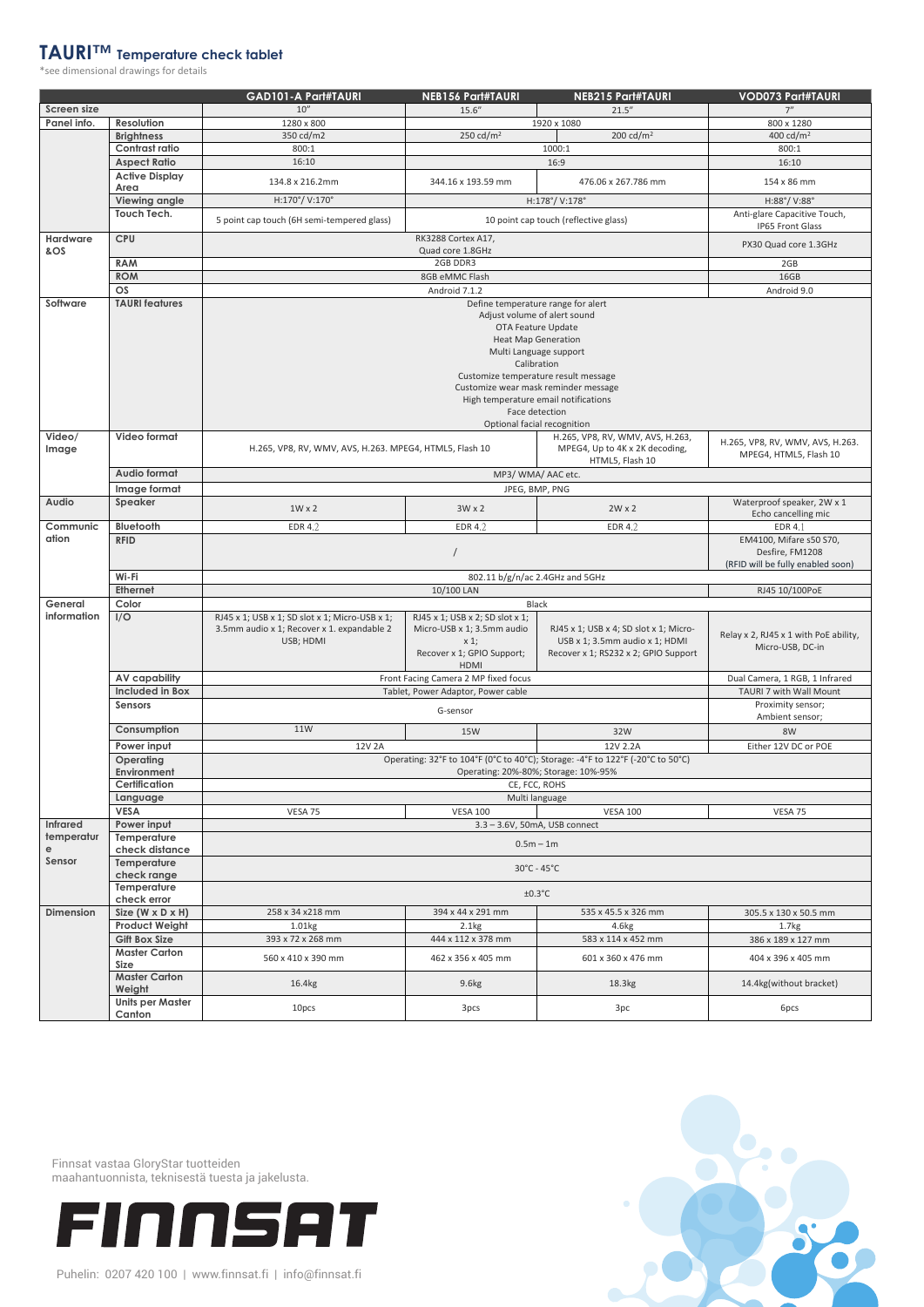| A: $+/-$ 0.3 degree Celsius                                                                                                                                                                                                                                                              |
|------------------------------------------------------------------------------------------------------------------------------------------------------------------------------------------------------------------------------------------------------------------------------------------|
| Q: What is the distance?                                                                                                                                                                                                                                                                 |
| A: 0.5 to 1 meter                                                                                                                                                                                                                                                                        |
| Q: What is the speed?                                                                                                                                                                                                                                                                    |
| A: within 1 second                                                                                                                                                                                                                                                                       |
| Q: How many people can it detect one time?                                                                                                                                                                                                                                               |
| A: 1 person at a time.                                                                                                                                                                                                                                                                   |
| Q: If there are groups of people trying to enter, will it slow-down the line of people entering?                                                                                                                                                                                         |
| A: Yes, it would, people would still need to enter one by one.                                                                                                                                                                                                                           |
| Q: Do we need an app/software with this?                                                                                                                                                                                                                                                 |
| A: We have a ready app that detects temperature and locks down through STAROS.                                                                                                                                                                                                           |
| Q: Is there an option to store the data of people checked? If yes, how far back?                                                                                                                                                                                                         |
| A: This is currently in development with TAURI Cloud                                                                                                                                                                                                                                     |
| Q: Is the unit able to detect people of different heights (e.g. children, adults 3' to 6.5')?                                                                                                                                                                                            |
| A: There's a visible sensor and a camera that will show your face through the LCD screen. From there you can see your head and also temperature.                                                                                                                                         |
| Q: Is there a specified height the product should be placed?                                                                                                                                                                                                                             |
| A: There is a camera in the tablet; as long as you can see your face in the screen, it will show.                                                                                                                                                                                        |
| Q: How about people with head scarf? What point of the head is measured.                                                                                                                                                                                                                 |
| A: Need to place head within 0.5 meter from the sensor for accurate reading                                                                                                                                                                                                              |
| Q: Are there any data/tests available regarding the accuracy of this unit?                                                                                                                                                                                                               |
| A: The accuracy is at 0.3 degree Celsius which is provided by our component manufacturer located in Germany.                                                                                                                                                                             |
| Q: How many people per hour can pass through?                                                                                                                                                                                                                                            |
| A: Around 1800 person per hour                                                                                                                                                                                                                                                           |
| Q: Is there a chance it will overheat?                                                                                                                                                                                                                                                   |
| A: It can get heated up upon long term use, but we have heat dissipation design to withstand this.                                                                                                                                                                                       |
| Q: How's the unit attached to the tablet?                                                                                                                                                                                                                                                |
| A: VESA 100 x 100 or 75 x 75                                                                                                                                                                                                                                                             |
| Q: Is there a user interface that will be running on the device or is this just a hardware only solution?                                                                                                                                                                                |
| A: Yes, it is a total solution of hardware, software and user interface.                                                                                                                                                                                                                 |
| Q: How does the alert message work, is there display and sound too?                                                                                                                                                                                                                      |
| A: On the display screen, it would show the person's face, the person's current temperature, and when it runs a temperature higher than what you have                                                                                                                                    |
| set as normal, the tablet would have an alert sound made.                                                                                                                                                                                                                                |
| Q: What is the degree that it would stop access? Or detect as alert?                                                                                                                                                                                                                     |
|                                                                                                                                                                                                                                                                                          |
|                                                                                                                                                                                                                                                                                          |
| A: You are able to customize settings to set temperature threshold.                                                                                                                                                                                                                      |
| Q: Does the devices need a special configuration?                                                                                                                                                                                                                                        |
| A: Right now it's just plug and play, no special configuration required.                                                                                                                                                                                                                 |
| Q: Dual Language - Is it possible to have dual-language appear in the app (e.g. French and English or only one language at the time?                                                                                                                                                     |
| A: On Version 2.02 or above, there are French, Japanese, German additionally available.                                                                                                                                                                                                  |
| Q: Do we have approval from any medical body (e.g. FDA)                                                                                                                                                                                                                                  |
| A: It's not an approved FDA medical device, undetermined if this classifies as a medical device as it is not making any diagnosis.                                                                                                                                                       |
| Q: Is it FCC and CE compliant?                                                                                                                                                                                                                                                           |
| A: Yes, it is EN 60950-1:2006+ A11:2009+A1:2010+A12:2011+A2:2013. FCC Rule Parts 15C.                                                                                                                                                                                                    |
| Q: Is there a document from to explain that the measurement of the temperature is not affected by a person who just exercised or drank hot beverage (elevate                                                                                                                             |
| body heat)?                                                                                                                                                                                                                                                                              |
| A: No, the sensor detects actual physical temperature. Usually when this happens, you need to do an independent check with that person.                                                                                                                                                  |
| Q: Is TAURI calibrated?                                                                                                                                                                                                                                                                  |
| A: TAURI sensor has been calibrated with a thermal black body before shipment. When the sensor activates, it takes 2-3 minutes to auto calibrate to reach<br>thermal stability. If it's already been calibrated before shipment, TAURI will also auto calibrate itself when it boots up. |
| Q: Is it possible to show on dual screen?<br>A: Yes, after Sept 2020 orders, you can connect TAURI to a secondary monitor to display the same content as TAURI, however, there are no sound, only image.                                                                                 |
| Q: During operation does the tablet need to be connected to the WIFI?                                                                                                                                                                                                                    |
| A: No it does not, it only needs to be connected to WIFI during the OTA (over the air) update                                                                                                                                                                                            |
| Q: Is there a sleep mode on TAURI?                                                                                                                                                                                                                                                       |
| A: Right now it is at constant on, however there's a power button at the back that you can press that will black out the screen like cellphone.                                                                                                                                          |

Finnsat vastaa GloryStar tuotteiden maahantuonnista, teknisestä tuesta ja jakelusta.

# FINNSAT